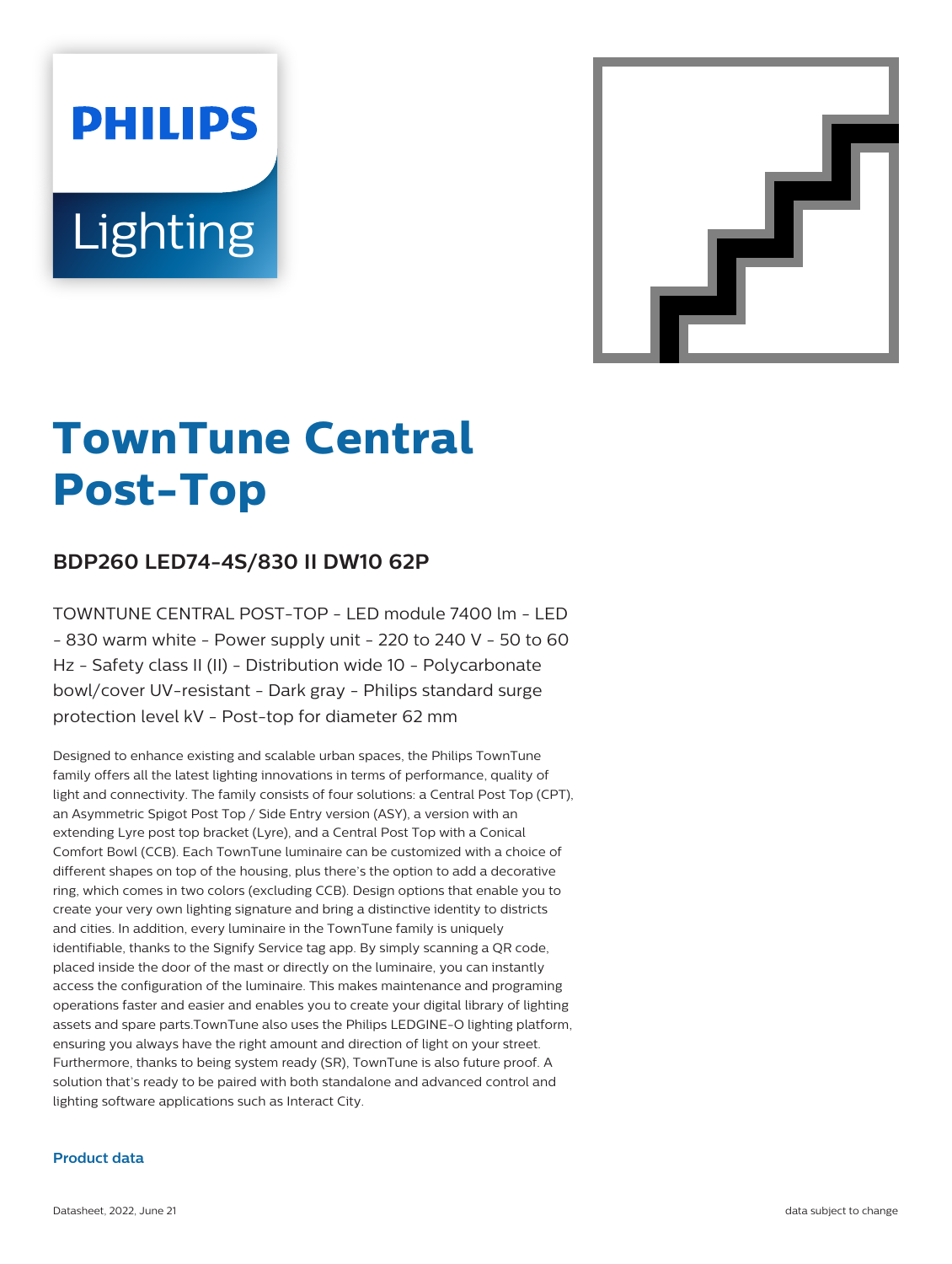## **TownTune Central Post-Top**

| <b>General information</b>                  |                                              |
|---------------------------------------------|----------------------------------------------|
| Lamp family code                            | LED74 [ LED module 7400 lm]                  |
| Light source color                          | 830 warm white                               |
| Light source replaceable                    | Yes                                          |
| Number of gear units                        | 1 unit                                       |
| Driver/power unit/transformer               | PSU [ Power supply unit]                     |
| Driver included                             | Yes                                          |
| Optical cover/lens type                     | PC-UV [ Polycarbonate bowl/cover UV-         |
|                                             | resistant]                                   |
| Luminaire light beam spread                 | $7^{\circ}$ - 52 $^{\circ}$ × 150 $^{\circ}$ |
| <b>Control interface</b>                    |                                              |
| Connection                                  | CI [ Internal connector]                     |
| Cable                                       |                                              |
| <b>Protection class IEC</b>                 | Safety class II (II)                         |
| Flammability mark                           | F [ For mounting on normally flammable       |
|                                             | surfaces]                                    |
| <b>CE mark</b>                              | CE mark                                      |
| <b>ENEC mark</b>                            | <b>ENEC</b> mark                             |
| <b>Warranty period</b>                      | 5 years                                      |
| Optic type outdoor                          | Distribution wide 10                         |
| Remarks                                     | * At extreme ambient temperatures the        |
|                                             | luminaire might automatically dim down to    |
|                                             | protect components                           |
| Constant light output                       | <b>No</b>                                    |
| Number of products on MCB of 16 A type B 10 |                                              |
| <b>EU RoHS compliant</b>                    | Yes                                          |
| Light source engine type                    | LED                                          |
| Service tag                                 | Yes                                          |
| <b>Product family code</b>                  | BDP260 [TOWNTUNE CENTRAL POST-               |
|                                             | TOP]                                         |
|                                             |                                              |
| <b>Light technical</b>                      |                                              |
| Upward light output ratio                   | 0                                            |
| Standard tilt angle posttop                 | $O^{\circ}$                                  |
| Standard tilt angle side entry              |                                              |
|                                             |                                              |
| <b>Operating and electrical</b>             |                                              |
| <b>Input Voltage</b>                        | 220 to 240 V                                 |
| <b>Input Frequency</b>                      | 50 to 60 Hz                                  |
| Inrush current                              | 43 A                                         |
| Inrush time                                 | $0.26$ ms                                    |
| <b>Power Factor (Min)</b>                   | 0.98                                         |
|                                             |                                              |
| <b>Controls and dimming</b>                 |                                              |
| <b>Dimmable</b>                             | No                                           |
|                                             |                                              |
| <b>Mechanical and housing</b>               |                                              |
| <b>Housing Material</b>                     | Aluminum die-cast                            |
| <b>Reflector material</b>                   | Acrylate                                     |
| Optic material                              | Polymethyl methacrylate                      |
| Optical cover/lens material                 | Polymethyl methacrylate                      |

| <b>Fixation material</b>                      | Aluminum                                   |
|-----------------------------------------------|--------------------------------------------|
| <b>Mounting device</b>                        | 62P [ Post-top for diameter 62 mm]         |
| Optical cover/lens shape                      | Convex lens                                |
| Optical cover/lens finish                     | Clear                                      |
| Overall height                                | 187 mm                                     |
| <b>Overall diameter</b>                       | 477 mm                                     |
| Effective projected area                      | $0.042 \, \text{m}^2$                      |
| Color                                         | Dark gray                                  |
| Dimensions (Height x Width x Depth)           | 187 x NaN x NaN mm (7.4 x NaN x NaN in)    |
|                                               |                                            |
| <b>Approval and application</b>               |                                            |
| Ingress protection code                       | IP66 [ Dust penetration-protected, jet-    |
|                                               | proof]                                     |
| Mech. impact protection code                  | IK10 [20 J vandal-resistant]               |
| <b>Surge Protection (Common/Differential)</b> | Philips standard surge protection level kV |
| Sustainability rating                         |                                            |
|                                               |                                            |
| Initial performance (IEC compliant)           |                                            |
| Initial luminous flux (system flux)           | 5402 lm                                    |
| Luminous flux tolerance                       | $+/-7%$                                    |
| Initial LED luminaire efficacy                | 96 lm/W                                    |
| Init. Corr. Color Temperature                 | 3000 K                                     |
| Init. Color Rendering Index                   | >80                                        |
| Initial chromaticity                          | (0.410, 0.390) SDCM <5                     |
| Initial input power                           | 56 W                                       |
| Power consumption tolerance                   | $+/-10%$                                   |
| Init. Color Rendering Index Tolerance         | $+/-2$                                     |
|                                               |                                            |
| Over time performance (IEC compliant)         |                                            |
| Control gear failure rate at median useful    | 10 %                                       |
| life 100000 h                                 |                                            |
| Lumen maintenance at median useful life*      | L96                                        |
| 100000h                                       |                                            |
|                                               |                                            |
| <b>Application conditions</b>                 |                                            |
| Ambient temperature range                     | -40 to +50 °C                              |
| Performance ambient temperature Tq            | 25 °C                                      |
| Maximum dim level                             | 10%                                        |
|                                               |                                            |
| <b>Product data</b>                           |                                            |
| Full product code                             | 871869986506100                            |
| Order product name                            | BDP260 LED74-4S/830 II DW10 62P            |
| EAN/UPC - Product                             | 8718699865061                              |
| Order code                                    | 86506100                                   |
| Numerator - Quantity Per Pack                 | 1                                          |
| Numerator - Packs per outer box               | 1                                          |
| Material Nr. (12NC)                           | 912300024269                               |



**Net Weight (Piece)** 6.800 kg